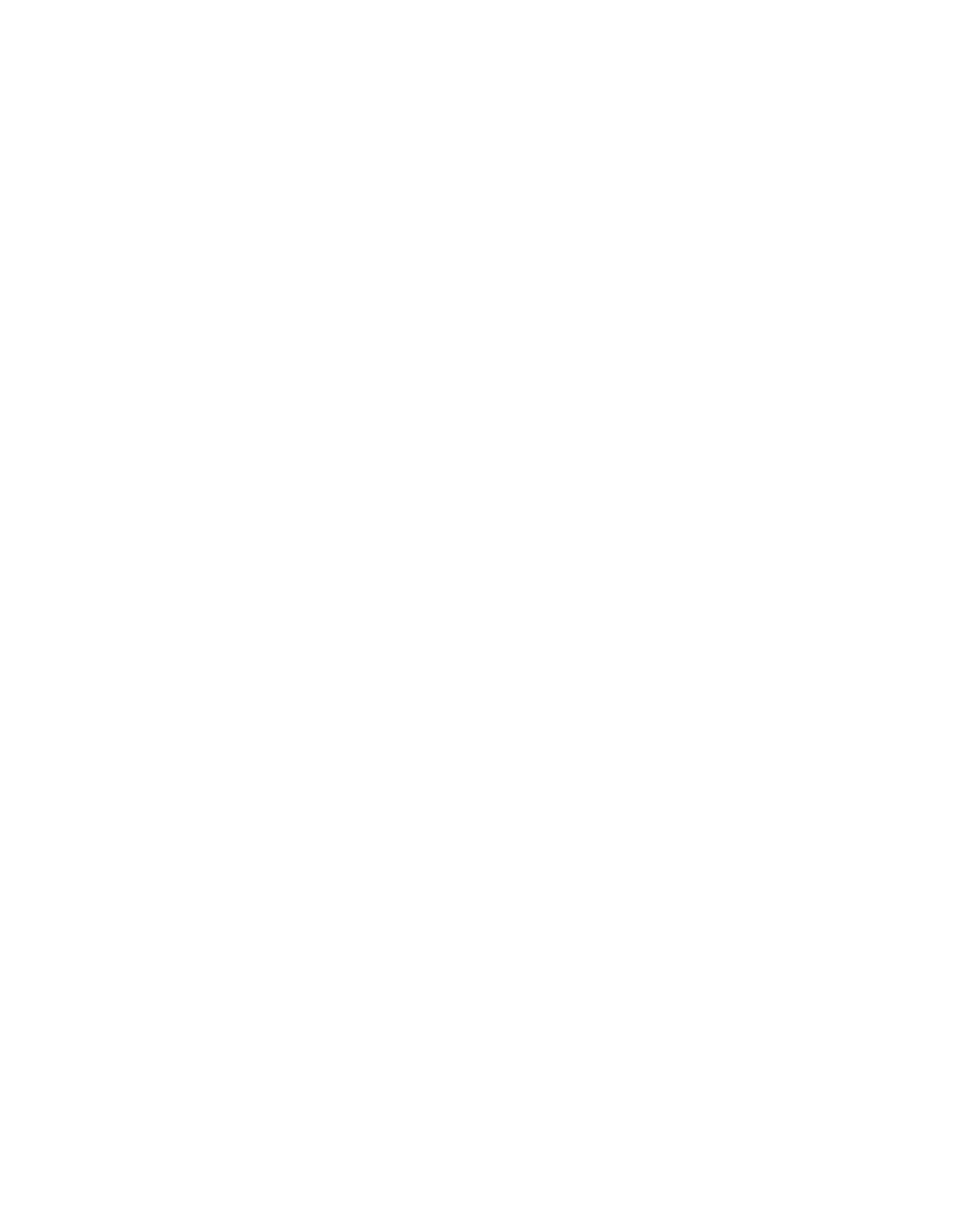

Consumers' Privacy. The adoption of cloud computing raise privacy concerns .Consumers can have dynamic interactions with cloud providers, which may involve sensitive information. There are several cases of privacy breaches such as leaks of sensitive information (e.g., date of birth and address) or behavioral information (e.g., with whom the consumer interacted, the kind of cloud services the consumer showed interest, etc.) . Undoubtedly, services which involve consumers' data (e.g., interaction histories) should preserve their privacy. Cloud Services Protection. It is not unusual that a cloud service experiences attacks from its users. Attackers can disadvantage a cloud service by giving multiple misleading feedbacks (i.e., collusion attacks) or by creating several accounts (i.e., Sybil attacks). Indeed, the detection of such malicious behaviors poses several challenges. Firstly, new users join the cloud environment and old users leave around the clock. This consumer dynamism makes the detection of malicious behaviors (e.g., feedback collusion) a significant challenge. Secondly, users may have multiple accounts for a particular cloud service, which makes it difficult to detect Sybil attacks. Finally, it is difficult to predict when malicious behaviors occur (i.e., strategic VS. occasional behaviors). Trust Management Service's Availability. A trust management service (TMS) provides an interface between users and cloud services for

effective trust management. However, guaranteeing the availability of TMS is a difficult problem due to the unpredictable number of users and the highly dynamic nature of the cloud environment. Approaches that require understanding of users interests and capabilities through similarity measurements or operational availability measurements (i.e., uptime to the total time) are inappropriate in cloud environments. TMS should be adaptive and highly scalable to be functional in cloud environments.

#### **2.THE FRAMEWORK**

We propose a framework using the Service Oriented Architecture (SOA) to deliver trust as a service. SOA and Web services are one of the most important enabling technologies for cloud computing in the sense that resources (e.g., soft-ware, infrastructures, and platforms) are exposed in clouds as services [6,16]. In particular, our framework uses Web services to span several distributed TMS nodes that expose interfaces so that trust participants (i.e., the cloud service con-sumers) can give their trust feedbacks or inquire about the trust results based on SOAP or REST [15] messages. Figure 1 depicts the framework, which consists of three different layers, namely the Cloud Service Provider Layer,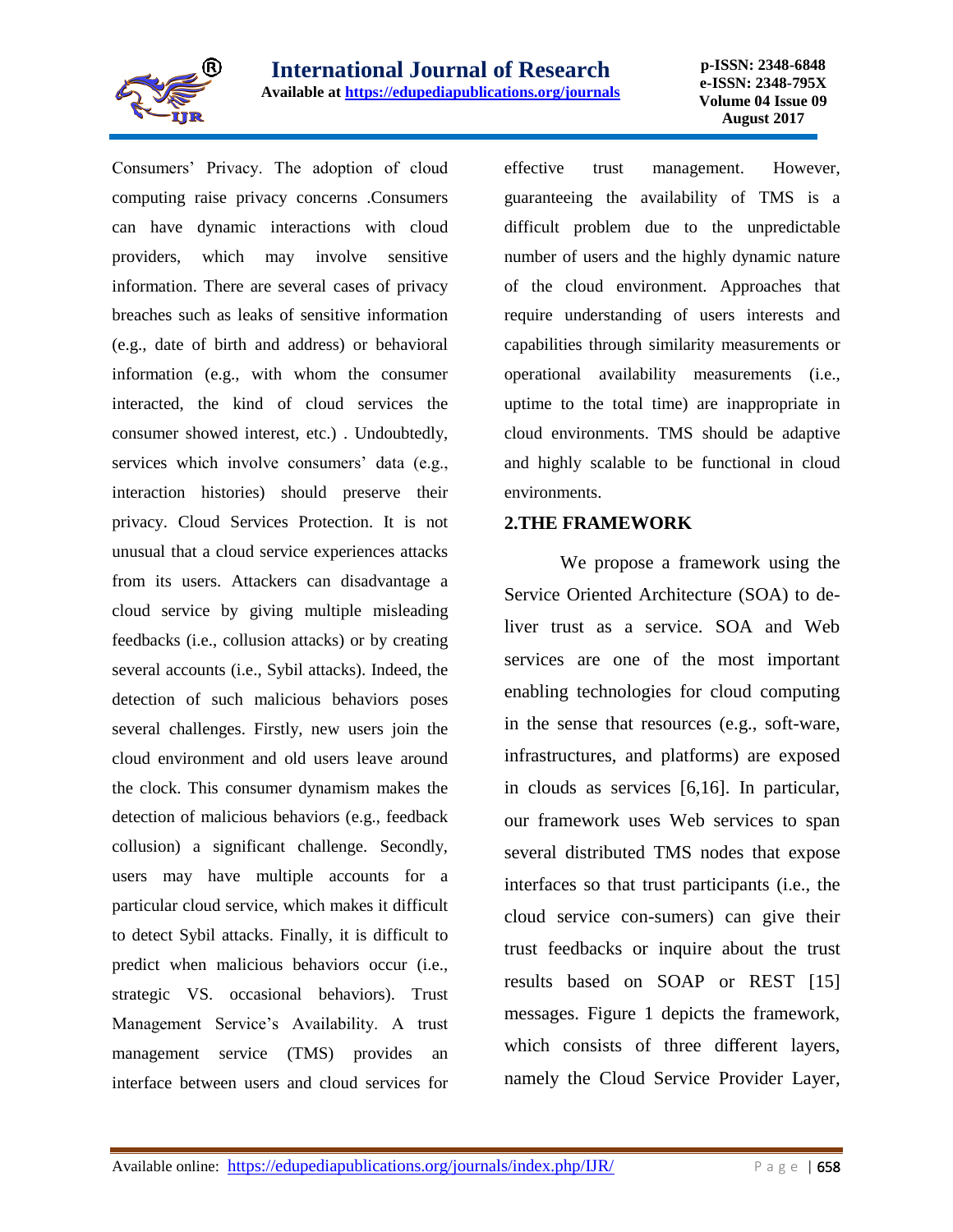

the TrustManagement Service Layer, and the Cloud Service Consumer Layer. The Cloud Service Provider Layer. This layer consists of different cloud service providers who provide cloud services. The minimum indicative feature that every cloud service provider should have is to provide the infrastructure as a service (i.e., the cloud provider should have a data center that provides the storage, the process, and the communication).



Fig. 1. Architecture of the Trust as a Service Framework

– The Trust Management Service Layer. This layer consists of several dis-tributed TMS nodes that expose interfaces so that cloud service consumers can give their trust feedbacks or inquire about the trust results represents. Our framework also contains a Registry Service (see Figure 1) that has several responsibilities including i) Service Advertisement: both cloud service providers and the TMS are able to advertise their services through the Service Registry; ii) Service Discovery: the TMS and cloud service consumers are able to access the Service Registry to discover services.

# **A. TRUST FEEDBACK COLLECTION AND ASSESSMENT**

In our framework, the cloud service trust behavior is represented by a collection of invocation history records denoted as H. Each cloud service consumer c holds her point of view regarding the trustworthiness of a specific cloud service s which is managed by the assigned TMS. H is represented in a tuple that consists of the cloud consumer primary identity C, the cloud service identity S, a set of trust feedbacks F and the aggregated trust feedbacks weighted by the credibility F<sup>c</sup> , i.e.,  $H = (C, S, F, F_c)$ . Each trust feedback in F is represented in numerical form in which the range of the normalized feedback is [0, 1], where  $0, +1$ , and  $0.5$  means negative, positive, and neutral respectively. Whenever a cloud consumer inquires the TMS about the trustworthiness of a cloud service s, the trust result  $(Tr(s))$ , is calculated using: where  $V(s)$  is all trust feedbacks given to the cloud service s and  $|V(s)|$  represents the length of the  $V(s)$ .  $F_c$  (l, s) are trust feedbacks from the l<sup>th</sup> cloud consumer weighted by the credibility.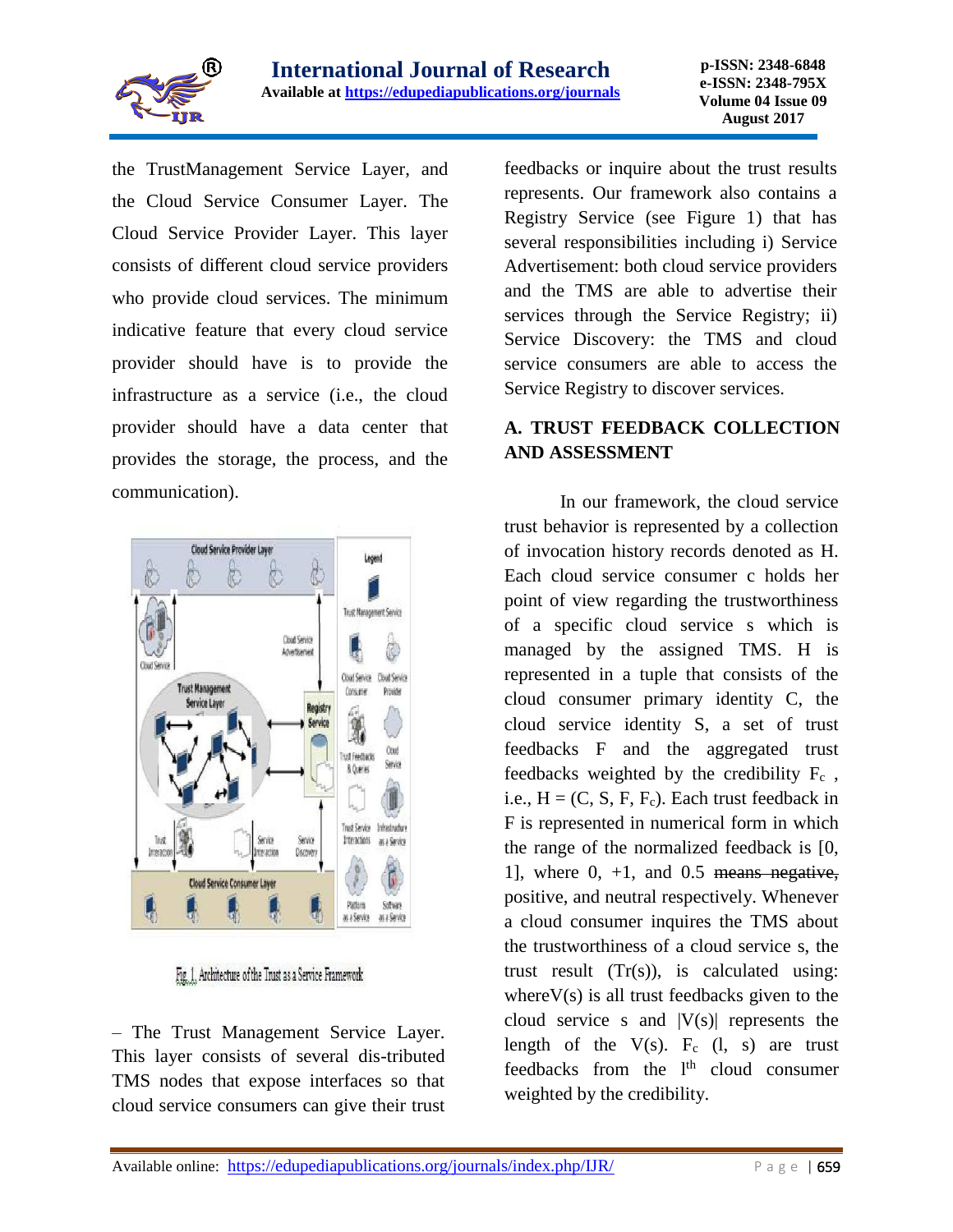

The TMS distinguishes between credible trust feedbacks and malicious trust feedbacks through assigning the Cloud Consumer's Experience aggregated weights  $Exp(1)$  to trust feedbacks  $F(1, s)$  as shown in Equation 2, where the result  $F_c(1, s)$  is held in the invocation history record h and updated in the assigned TMS.

 $F_c(I, s) = F(I, s) * Exp(I)$  (2)

## **3.CREDIBILITY MODEL**

There is a considerable possibility that the TMS receives inaccurate or even malicious trust feedbacks from amateur cloud service consumers (e.g., who lackexperience) or vicious cloud service consumers (e.g., who submit lots of negative feedbacks to disadvantage a particular cloud service). To overcome these issues, we propose a credibility model, which is centered on the cloud consumer's experience. To differentiate between expert and amateur cloud service consumers,we consider the Majority Consensus and the Cloud Consumer's Capability.

Majority Consensus.It is well-known that the majority of people usually agreewith experts' judgments about what is good [4]. Similarly, we believe that the majority of cloud consumers agree with Expert cloud service consumers' judg-ments. In other words, any cloud service consumer whose trust feedback is close to the majority of

trust feedbacks is considered an Expert Cloud Service Con-sumer(ECSC), or an Amateur Cloud Service Consumer (ACSC) otherwise. Inorder to measure how close the cloud service consumer's trust feedbacks to the majority (i.e., the Majority Consensus (J (c)) which is calculated as follows: the numerator represents the mean of the majority trust feedbacks given by other cloud service consumers  $(F(l, k))$  (i.e., the  $l<sup>th</sup>$ cloud service consumer, except the cloud service consumer c) to the  $k<sup>th</sup>$  cloud service.

Cloud Service Consumer's Capability.It is a common sense that older peopleare likely to be more experienced in judging things than younger people [14]. However, this is only true if the older people have experienced considerable number of judging practices. As a result, we believe that "older" cloud service consumers who have many judging practices are likely to be more experienced and capable. A cloud service consumer's capability (B) is measured as follows:whereVc(c) represents all good feedbacks (i.e., feedbacks which are close to the majority) given by the cloud service consumer c. Ag(c) denotes the virtual Age of a certain cloud service consumer, measured in days since the registration in the TMS. The idea behind adding the number 1 to this ratio is to increase the value of a cloud service consumer experience based on B(c) result. In other words, we use  $B(c)$  as a reward factor. The higher  $B(c)$  is, the more experienced a cloud service consumer is. It should be noted that even if a malicious cloud service consumer attempts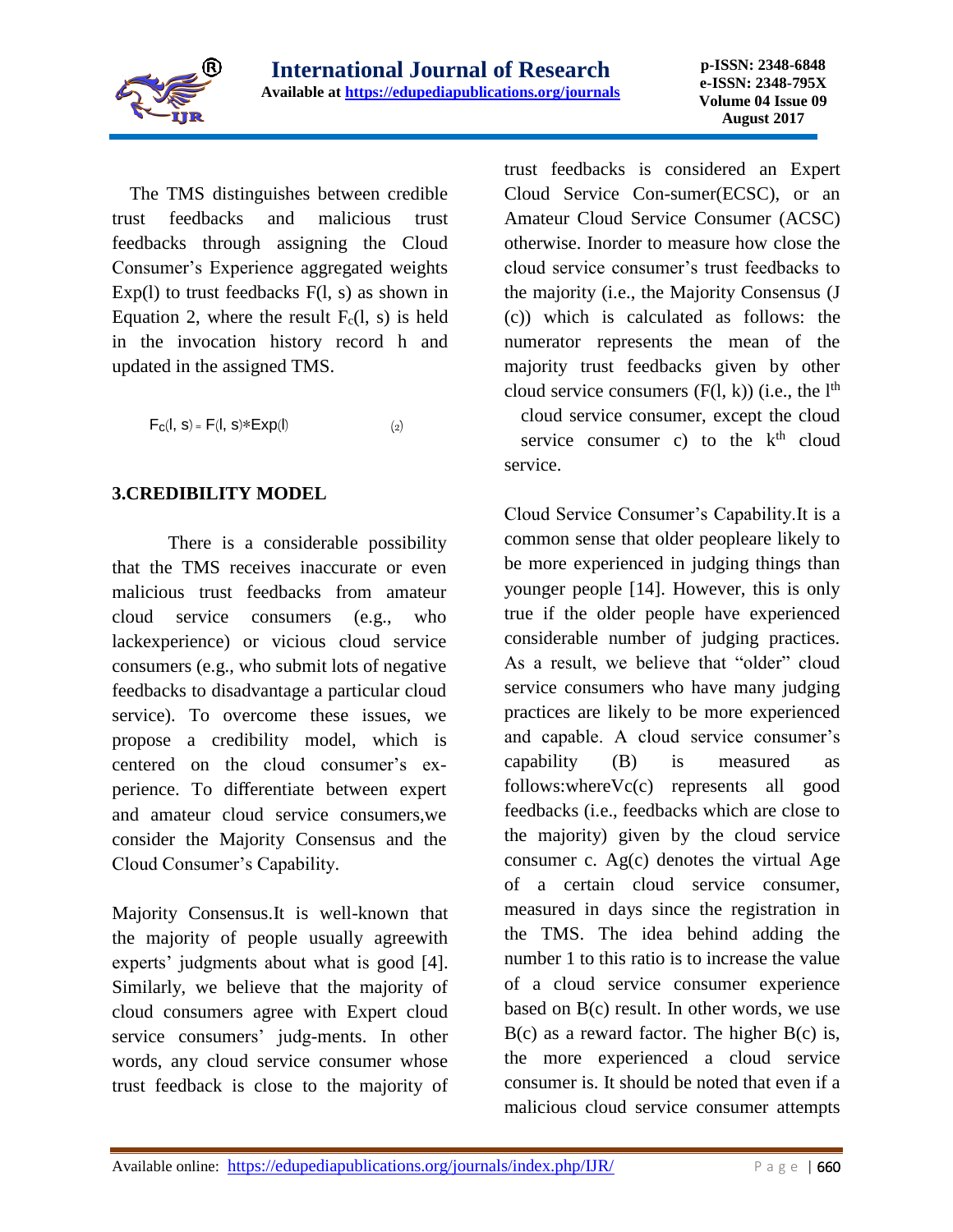

(5)

to manipulate the capability result, the capability result will not exceed 2.

Based on the specified cloud service consumer's experience factors (i.e., B(c) and J (c)), the TMS distinguishes between ECSC and ACSC through assigning the cloud service consumer's Experience aggregated weights Exp(c) to each of the cloud consumers' trust feedbacks as shown in Equation 2. Exp(c) is calculated as follows:

$$
Exp(c) = \frac{\beta * B(c) + \mu * J(c)}{\Lambda}
$$

whereβ and B(c) denote the cloud service consumer's Capability factor's normal-ized weight and the factor's value respectively. The second part of the equation represents the Majority Consensus factor where μ denotes the factor's normal-ized weight and J (c) denotes the factor's value.  $\lambda$  represents the number of fac-tors used to calculate  $Exp(c)$  (e.g., if we only consider cloud service consumer's capability,  $\lambda = 1$ ; if we consider both cloud service consumer's capability and majority consensus,  $\lambda = 2$ ). We use J (c) as a penalty factor (i.e., because J (c) ranges [0,1] as described in equation 3). The lower J (c) is, the lower the experience of the cloud service consumer c is. However, B(c) is used as a reward factor (i.e., because B(c) ranges [1, 2] as described in equation 4). Higher B(c) means more experienced of a cloud service consumer. It is worth mentioning that our credibility is dynamic and is able to detect behavior

changes. For example, if a cloud service consumer behaves good for a period of time (e.g., to gain credibility) and then starts misbehaving, J (c) can detect such behavior through applying the standard deviation.

## **4.DISCUSSIONS**

Trust management is one of the critical issues in cloud computing and a very active research area [10,12,8,2]. For instance, Hwang et al. [8] proposed a security-aware cloud architecture where trust negotiation and data coloring techniques are used to support the cloud service provider perspective. The cloud service consumer's perspective is supported using the trust-overlay networks to deploy a reputation-based trust management. Brandic et al. [2] proposed a central-ized approach for compliance management in cloud environments that supports the cloud service consumer's perspective using compliant management to help the cloud service consumers in selecting proper cloud services. Unlike previous works that use centralized architecture, we present a credibility model support-ing distributed trust feedback assessment and storage. This credibility model also distinguishes between trustworthy and malicious trust feedbacks. the feedback [18]. However, this ap-proach is inappropriate in cloud environments because peers give and receive services and they are evaluated on that base. In other words trust results are used to distinguish between credible and malicious feedbacks.

## **5.Conclusion**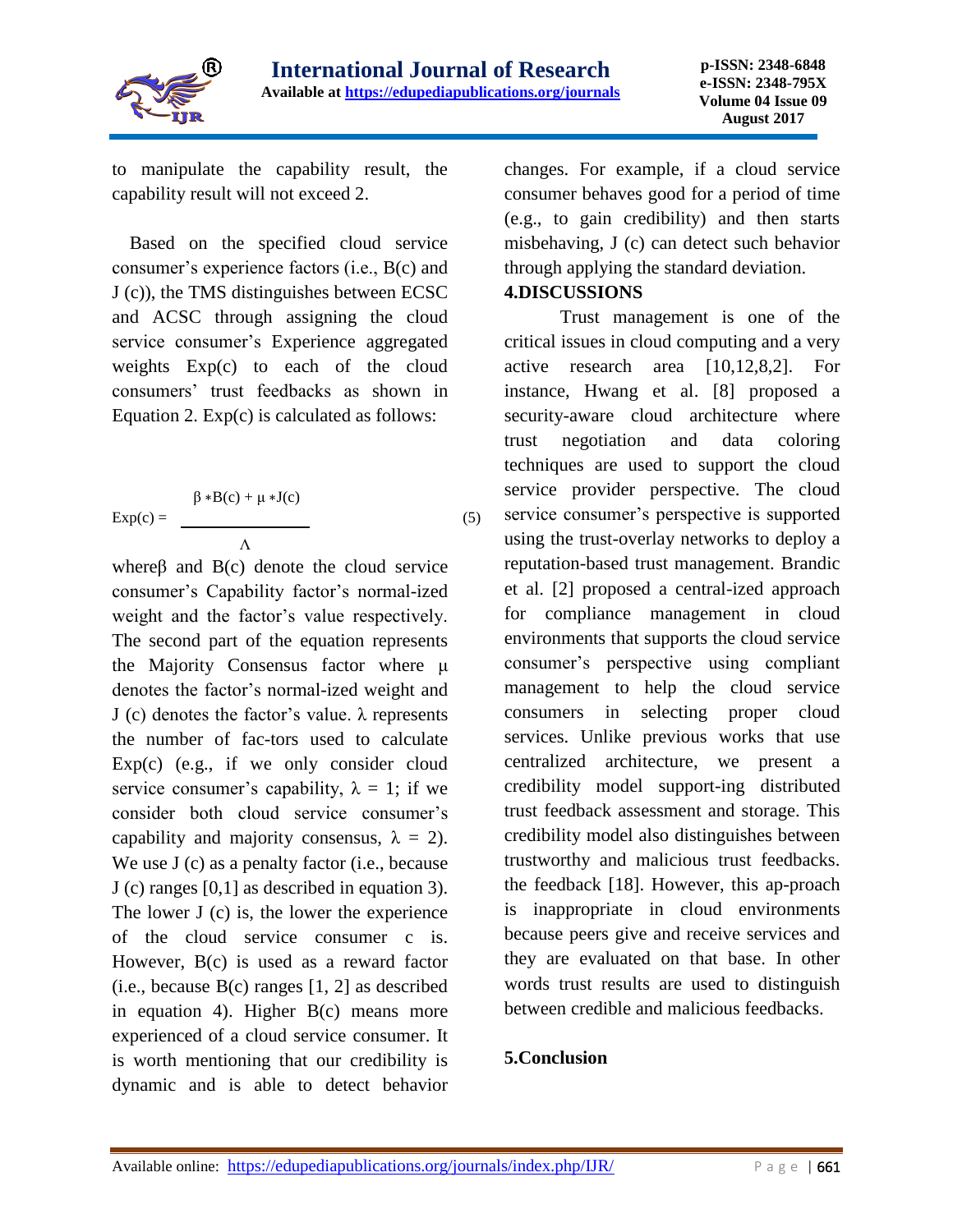

Given the highly dynamic, distributed, and nontransparent nature of cloud services, managing and establishing trust between cloud service users and cloud services remains a significant challenge. Cloud service users' feedback is a good source to assess the overall trustworthiness of cloud services. However, malicious users may collaborate together to i) disadvantage a cloud service by giving multiple misleading trust feedbacks (i.e., collusion attacks) or ii) trick users into trusting cloud services that are not trustworthy by creating several accounts and giving misleading trust feedbacks (i.e., Sybil attacks). In this paper, we have presented novel techniques that help in detecting reputationbased attacks and allowing users to effectively identify trustworthy cloud services. In particular, we introduce a credibility model that not only identifies misleading trust feedbacks from collusion attacks but also detects Sybil attacks no matter these attacks take place in a long or short period of time (i.e., strategic or occasional attacks respectively). We also develop an availability model that maintains the trust management service at a desired level. We have collected a large number of consumer's trust feedbacks given on realworld cloud services (i.e., over 10,000 records) to evaluate our proposed techniques. The experimental results demonstrate the applicability of our approach and show the capability of detecting such malicious behaviors. There are a few directions for our future work. We plan to combine different trust management techniques such as reputation and recommendation to increase the trust results

accuracy. Performance optimization of the trust management service is another focus of our future research work.

#### **REFERENCES**

a. Armbrust, M., et al.: A View of Cloud Computing. Communiaction of the ACM 53(4), 50–58 (2010)

b. Brandic, I., Dustdar, S., Anstett, T., Schumm, D., Leymann, F., Konrad, R.: Com-pliant Cloud Computing (C3): Architecture and Language Support for User-Driven

[2] Compliance Management in Clouds. In: Proc. of IEEE CLOUD 2010, Miami, Florida, USA (July 2010)

a. Buyya, R., Yeo, C., Venugopal, S.: Market-oriented Cloud Computing: Vision, Hype, and Reality for Delivering it Services as Computing Utilities. In: Proc. of IEEE HPCC 2008, Dalian, China (September 2008)

b. Child, I.: The Psychological Meaning of Aesthetic Judgments. Visual Arts Research 9(2(18)), 51–59 (1983)

c. Conner, W., Iyengar, A., Mikalsen, T., Rouvellou, I., Nahrstedt, K.: A Trust Management Framework for Service-Oriented Environments. In: Proc. of WWW 2009, Madrid, Spain (April 2009)

d. Dillon, T., Wu, C., Chang, E.: Cloud Computing: Issues and Challenges. In: Proc. of AINA 2010, Perth, Australia (April 2010)

e. Hoffman, K., Zage, D., Nita-Rotaru, C.: A Survey of Attack and Defense Tech-